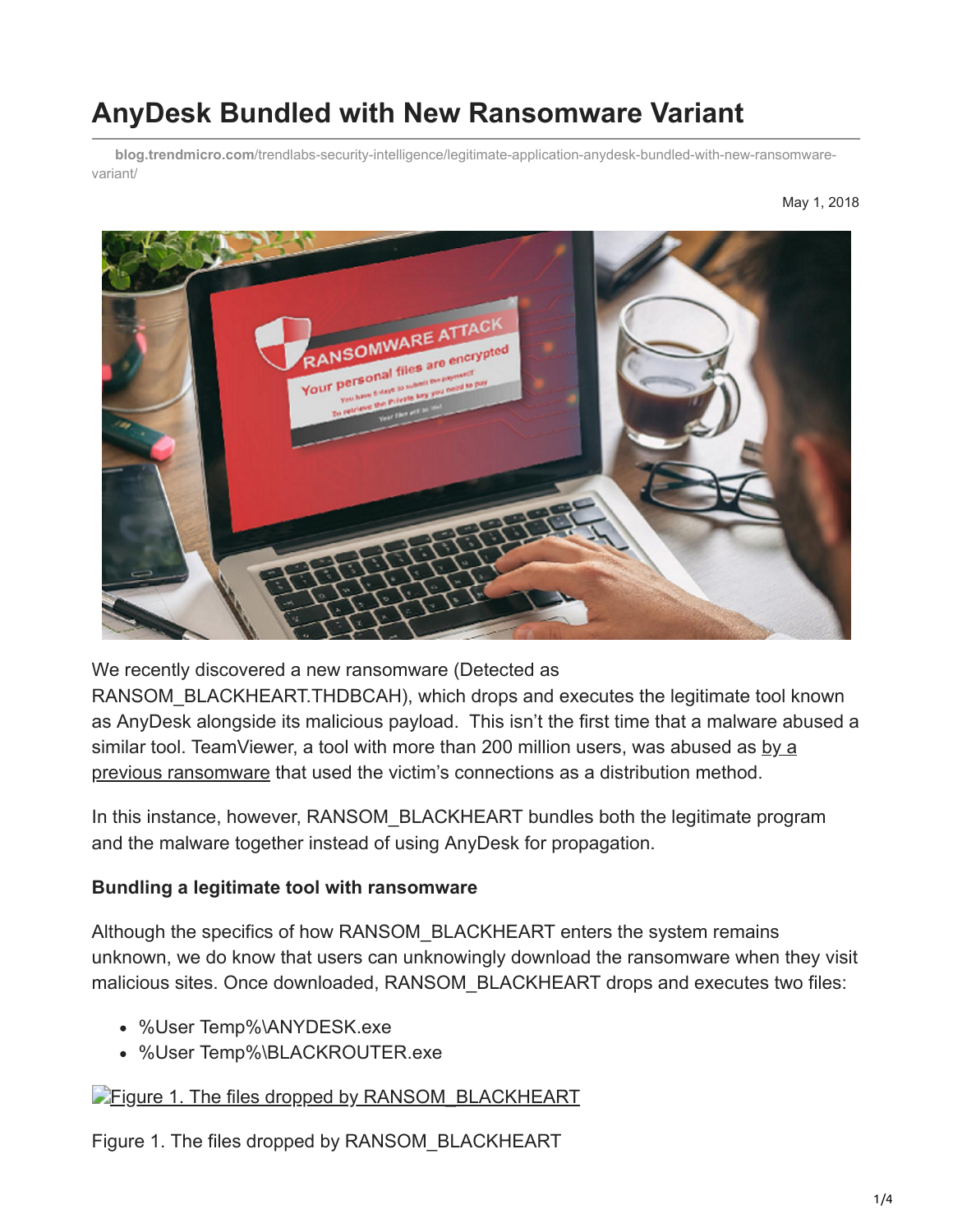As noted earlier, the first file contains AnyDesk, a powerful application capable of bidirectional remote control between different desktop operating systems, including Windows, macOS, Linux and FreeBSD, as well as unidirectional access on Android and iOS. In addition, it can perform file transfers, provide client to client chat and can also log sessions. Note that the version used by the attackers is an older version of AnyDesk, and not the current one.

### **[Figure 2. The AnyDesk user interface on the sample we analyzed](https://blog.trendmicro.com/content/dam/trendmicro/global/en/migrated/security-intelligence-migration-spreadsheet/trendlabs-security-intelligence/2018/04/AnyDesk-2.png)**

Figure 2. The AnyDesk user interface on the sample we analyzed

It will also delete shadow copies via the following process:

"cmd.exe" /c vssadmin.exe delete shadows /all /quiet

The second file is the actual ransomware. Based on our analysis, we can determine that it's a fairly common ransomware, with a routine that encrypts a variety of files that use different extensions as part of its routine. The complete list can be seen below:

| $\bullet$ .dbf<br>$\bullet$ .doc<br>$\bullet$ .docx | $\bullet$ .gif<br>$\bullet$ .grs<br>$\bullet$ .html | $\bullet$ .mft<br>$\bullet$ .mkv<br>$\bullet$ .mp3 | $\bullet$ .pptx<br>$\bullet$ .psd<br>$\bullet$ .rar | • .webmp<br>$\bullet$ .wmv<br>$\bullet$ .xls |
|-----------------------------------------------------|-----------------------------------------------------|----------------------------------------------------|-----------------------------------------------------|----------------------------------------------|
| $\bullet$ .dt                                       | $\bullet$ .ini                                      | $\bullet$ .mp4                                     | $\bullet$ .rtf                                      | $\bullet$ .xlsx                              |
| $\bullet$ .dwg                                      | $\bullet$ . jpeg                                    | $\bullet$ .mxl                                     | $\bullet$ .sln                                      | $\bullet$ .xml                               |
| $\bullet$ .efd                                      | $\bullet$ . jpg                                     | $\bullet$ .odt                                     | $\bullet$ .sql                                      | $\bullet$ .zip                               |
| $\bullet$ .elf                                      | $\bullet$ . Igf                                     | $\bullet$ .pdf                                     | • sqlite                                            | $\bullet$ 1cd                                |
| $\bullet$ .epf                                      | $\bullet$ . Igp                                     | $\bullet$ .pff                                     | $\bullet$ .st                                       |                                              |
| $\bullet$ .erf                                      | $\bullet$ . log                                     | $\bullet$ .php                                     | $\bullet$ .tiff                                     |                                              |
| $\bullet$ .exe                                      | $\bullet$ . mdb                                     | $\bullet$ .png                                     | $\bullet$ txt                                       |                                              |
| •.9e0                                               |                                                     | $\bullet$ .ppt                                     | $\bullet$ . $Vrp$                                   |                                              |

It will search out and encrypts all files with these extensions in the following folders:

- %Desktop%
- %Application Data%
- %AppDataLocal%
- %Program Data%
- %User Profile%
- %System Root%\Users\All Users
- %System Root%\Users\Default
- %System Root%\Users\Public
- All Drives except for %System Root%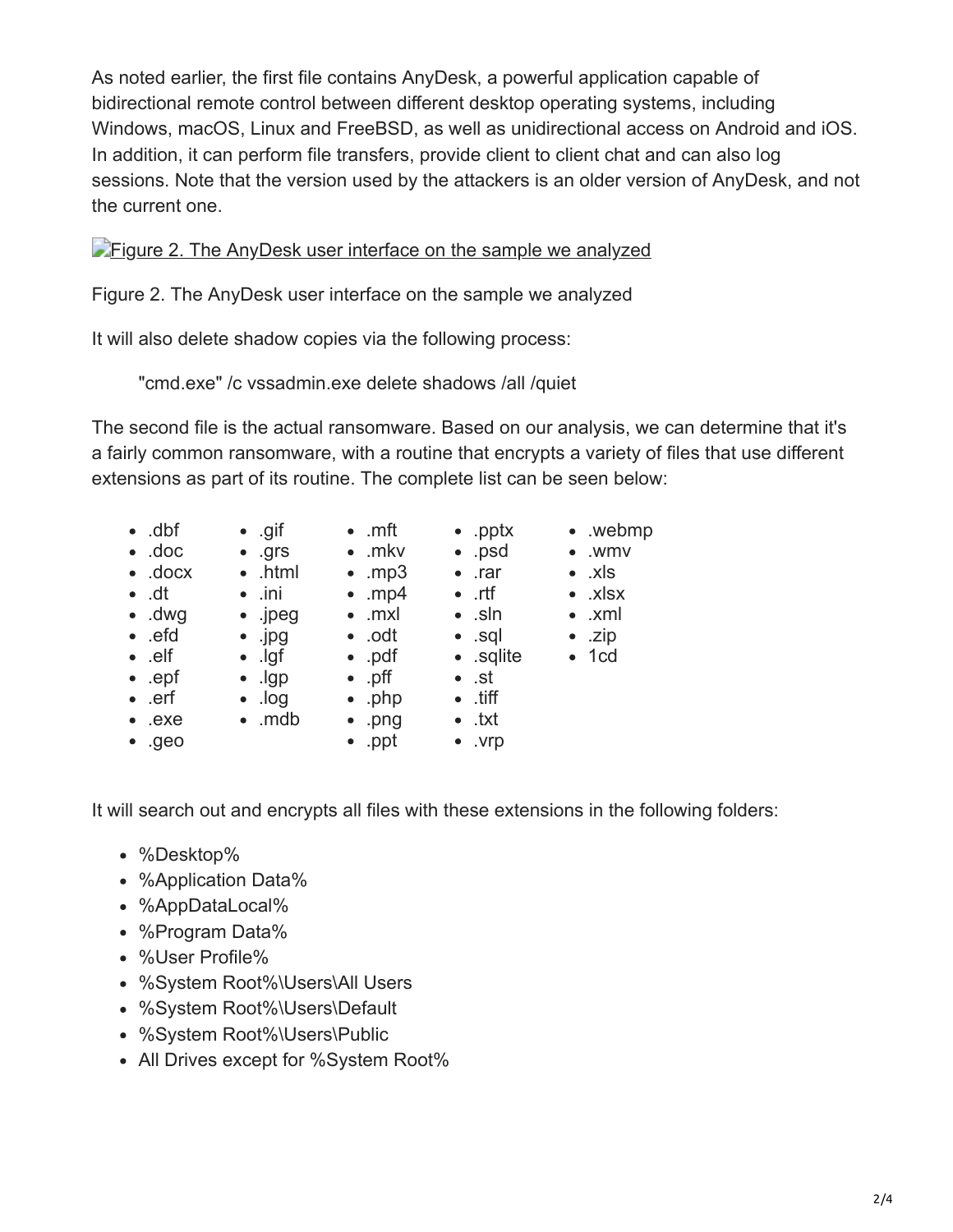Once it has found and encrypted a file, it will append the .BlackRouter extension to the affected file. When it has accomplished its encryption routine, RANSOM\_BLACKHEART will then drop a ransom note, in which the attackers demand \$50 or 0.006164 BTC for decryption, in the following locations:

- {All Drives}:\ReadME-BlackRouter.txt
- %Desktop%\ReadME-BlackRouter.txt
- 

## **[Figure 3. Screenshot of the ransom note](https://blog.trendmicro.com/content/dam/trendmicro/global/en/migrated/security-intelligence-migration-spreadsheet/trendlabs-security-intelligence/2018/04/AnyDesk-3.png)**

Figure 3. Screenshot of the ransom note

We believe bundling AnyDesk with the ransomware might be an evasion tactic. Once RANSOM\_BLACKHEART is downloaded, AnyDesk will start running in the affected system's background — masking the true purpose of the ransomware while it performs its encryption routine. Cybercriminals may be experimenting with AnyDesk as an alternative because [Teamviewer's developers have acknowledged its abuse, and have also included some anti](https://www.teamviewer.com/en/remote-management/support/news/new-active-ransomware-protection-itbrain-anti-malware/)malware protection in some of its tools.

Note that we found another malicious sample that is very similar, but it's bundled with a keylogger (Detected as TSPY\_KEYLOGGER.THDBEAH) instead of ransomware. AnyDesk has acknowledged the existence of the ransomware, and has stated that they will be discussing possible steps they can take.

### **Trend Micro Solutions**

Trend Micro XGen™ security provides a cross-generational blend of threat defense techniques against a full range of threats for [data centers,](https://blog.trendmicro.com/en_us/business/products/hybrid-cloud/deep-security-data-center.html) [cloud environments](https://blog.trendmicro.com/en_us/business/products/hybrid-cloud/deep-security-for-cloud.html), [networks](https://blog.trendmicro.com/en_us/business/products/network.html), and [endpoints](https://blog.trendmicro.com/en_us/business/products/user-protection.html). It features high-fidelity machine learning to secure the [gateway, endpoint](https://blog.trendmicro.com/en_us/business/products/user-protection/sps.html) data and applications, and protects physical, virtual, and cloud workloads. With capabilities like web/URL filtering, behavioral analysis, and custom sandboxing, XGen™ protects against today's purpose-built threats that bypass traditional controls, exploit known, unknown, or undisclosed vulnerabilities, and either steal or encrypt personally-identifiable data. Smart, optimized, and connected, XGen™ powers Trend Micro's suite of security solutions: Hybrid Cloud Security, User Protection, and Network Defense.

*Related Hash detected as RANSOM\_BLACKHEART.THDBCAH:*

85173ef5572f316df839e63b4e1526e97e5f123ae73f898b872baa6a5a9711f

Ransomware